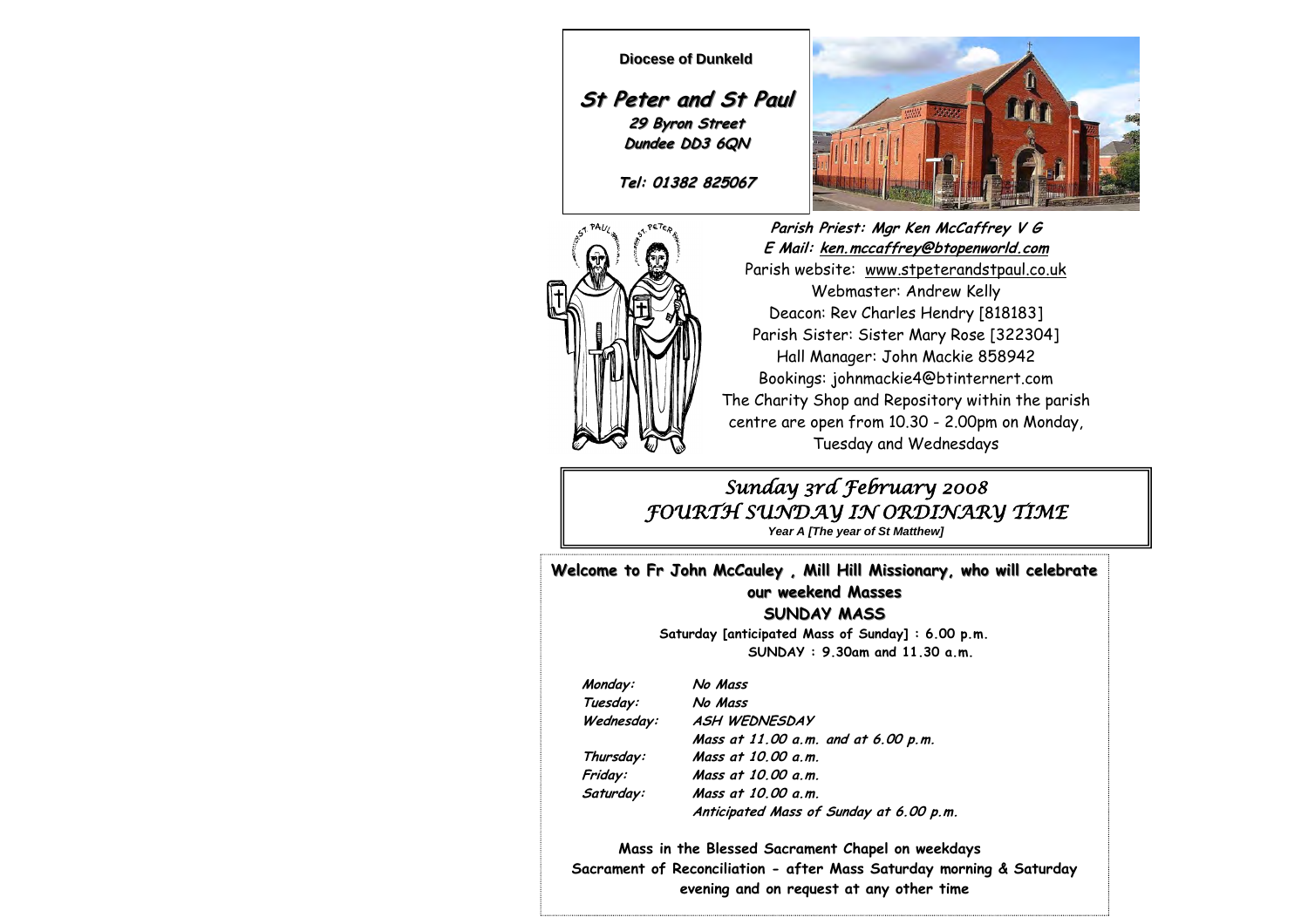# **WHAT IS FOOLISH?**

A few days ago I came across a book entitled, The Hundred Greatest Women of All Time. The Blessed Virgin Mary came in at No. 10, nine places after Eleanor Roosevelt. It is a laughable illustration of the difference between human standards and divine ones. Actually, I'm surprised that Mary made it into such a book at all, because by the standards of this world she is not particularly impressive. An obscure young woman, probably illiterate, from a poor village called Nazareth, she did not rise to be a queen or even get elected to her parish council. [Must start that again after we move back to the Church]. She performed no great charitable work, like Mother Teresa; she was not as good a singer as the Spice Girls, [well, I am told the Spice Girls are good singers] not as good an actress as Madonna, not as good a politician as Margaret Thatcher or Hilary Clinton. All she did was to give birth to a baby called Jesus, who was subsequently executed as a criminal.

How insignificant her life appears from a human point of view; but how very different it appears from God's viewpoint. Mary is the supreme example of God's choosing what is foolish by human reckoning, in order to shame the wise, of his choosing the weak by human reckoning to shame the strong.

She is the supreme example, but not the only example. None of Jesus' early followers were particularly rich, or powerful, or highly educated, or brave, or morally superior to the general run of men and women. Most of his disciples were fishermen — a skilled profession, but not a learned one. The twelve squabbled about who was the greatest among them, and asked Jesus to bring down fire on those who annoyed them — they were not spiritual or moral giants. Peter, their leader, had to employ a scribe when he wanted to write a letter — he was no scholar. All the disciples ran away when Jesus was arrested — they were not much of an army.

Yet these were the men who turned the world upside down, who confronted kings and converted empires. They did so, not by their own power — they didn't have any — but by the power of Jesus dwelling in them, through his Holy Spirit.

What about you? Are you sufficiently foolish to do great things for God? Are you sufficiently weak? Sufficiently timid? Because, if you are, there is room for you in God's great plan. There is a world to be conquered; not by the sword or the gun, but by the Gospel. Those who are full of their own wealth, their own power, their own worth, have no room in them for God, and will never achieve anything for God. It is only the empty who have that space within them to be filled by God: the poor in spirit, those who are hungry and thirsty, not only for earthly food but for meaning and purpose and direction in their lives; those who feel in them a great gaping void of any greatness or goodness they can call their own.

Perhaps you are such a one; I hope so, because if you are, then yours is the kingdom of heaven.

Thank you for last week's collection. of £869 The **second collection** today is for the **MILL HILL MISSIONARIES**

### **THE SEASON OF LENT**

**Lent begin on Wednesday - ASH WEDNESDAY - A Day of fast and Abstinence. Masses at 11.00 a.m. and 6.00 p.m. in the Parish Hall. Ashes will be blessed and distributed at all Masses. Arrangements will be made with the school for the distribution of Ashes to the children.**

**Our Lenten Campaign will once again be for SCIAF and SCIAF Boxes will be distributed from Wednesday and these are returned on Holy Thursday at the Mass of the Lord's Supper.**

We hope to return to worship in the Church very shortly, certainly before the end of February. Work is progressing well and we will soon be able to worship again in God's House. Parishioners, or families might like to consider donating liturgical items for the Church. I have already received a donation towards the cost of the Presidential Chair and we will likely need some new Sacred vessels, Altar Linen, Thurible and Boat for Incense, Holy Water Dish and other Liturgical Items. If you would like to donate anything in memory of loved ones or on behalf of your family, please let me know.

> DUNKELD DIRECTORIES We have received a few more Diocesan Directories and these are on sale at the entrance to the Hall.